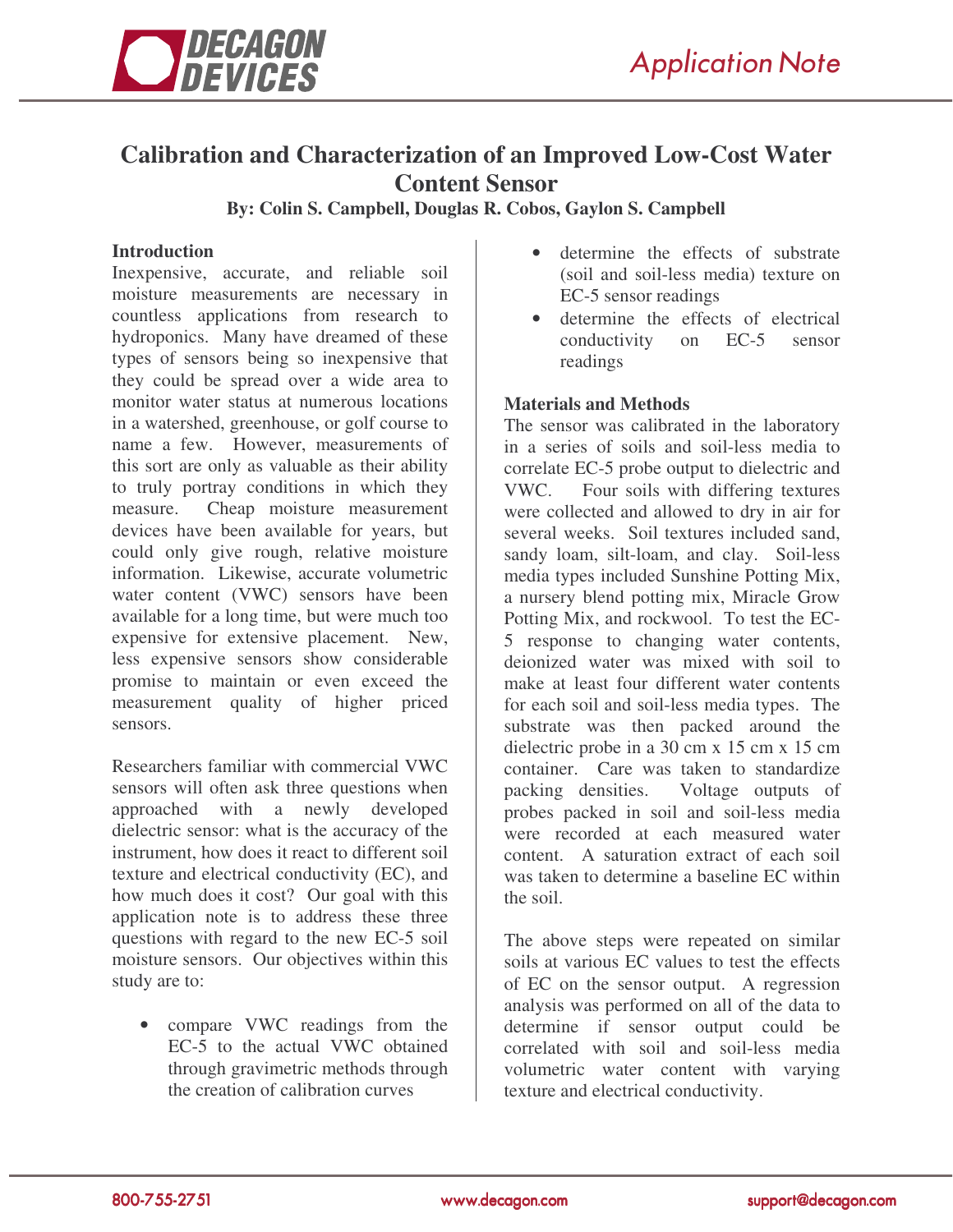

### **Results Mineral Soil Calibration**

Figure 1 shows the calibration of five EC-5 sensors in a variety of mineral soils at varying electrical conductivities. The probe output is correlated linearly with the gravimetrically obtained volumetric water content with an  $R^2$  value of 0.98. Sensor data show very little dependence on soil type or electrical conductivity (EC) and no sensor-to-sensor variation. Results indicate there is no need for soil specific calibration.



Figure 1. Calibration of five EC-5 sensors in various mineral soils at different ECs. Saturation extract EC values are shown in parenthesis.

#### **Potting Soil Calibration**

Figure 2 shows the same five EC-5 sensors calibrated in three types of potting soil. Again, the sensor output is correlated linearly with the gravimetrically-obtained volumetric water content with an  $R^2$  value of 0.977. The data show that the same calibration equation can be used for any of the potting soils tested, regardless of potting soil mixture or electrical conductivity.



Figure 2. Calibration of five EC-5 sensors in various mixtures of potting soil. Saturation extract EC values are shown in parenthesis.

#### **Rockwool Calibration**

Figure 3 shows a similar calibration in Rockwool (Master, Grodan BV), a green fibrous mat visually similar to fiberglass insulation, used to grow greenhouse crops in hydroponics. The relationship between sensor output in rockwool and gravimetrically obtained volumetric water content is quadratic with an  $\mathbb{R}^2$  value of 0.982. The EC-5 has good sensitivity over the range of rockwool VWC (0 to  $\sim$  97%, rockwool has a porosity of 97%) and has a low sensitivity to changes in solution EC.